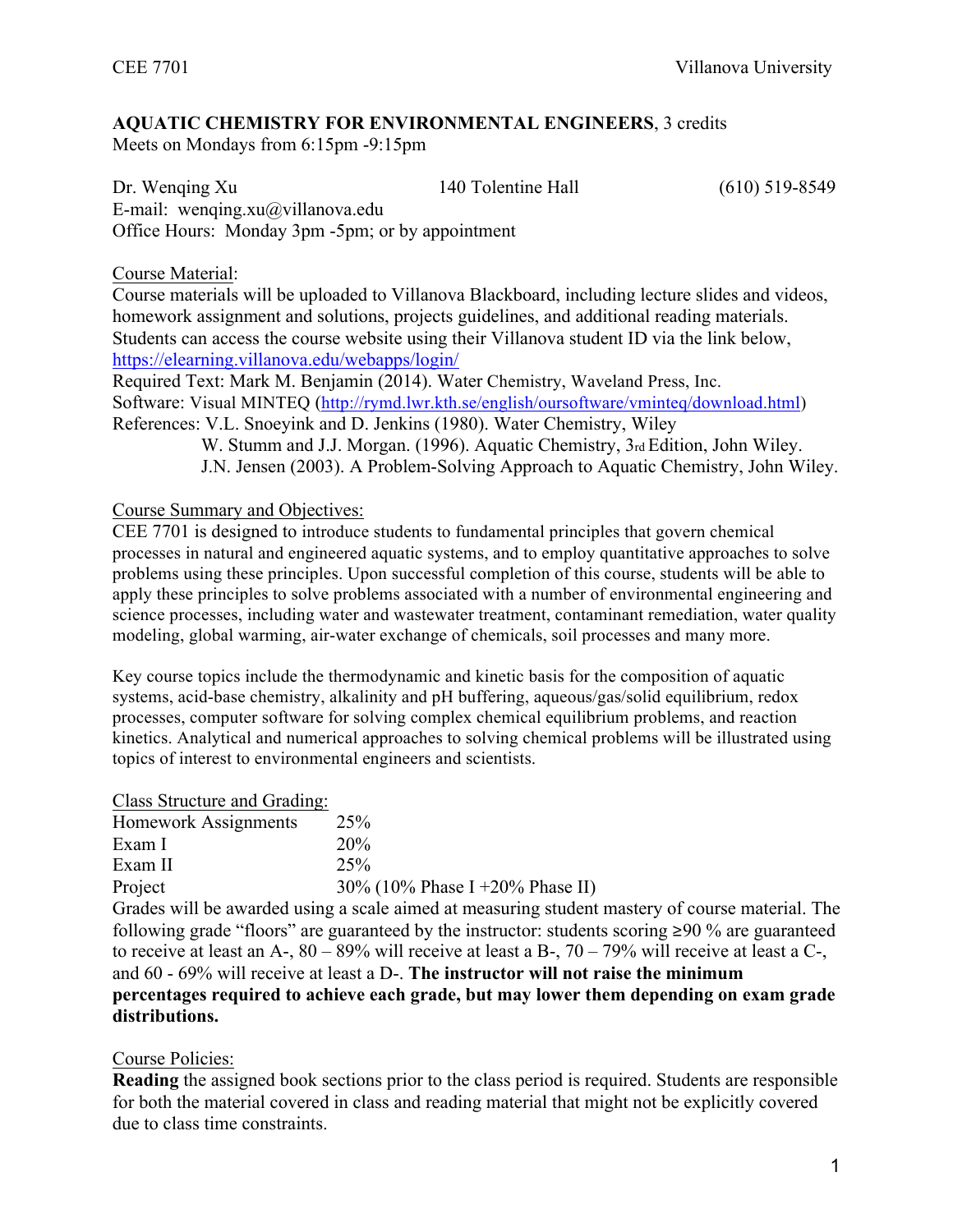**In-class exercises** are used to reinforce problem-solving approaches presented during lectures. Students will work in small groups, and it is best if students alternate roles during individual problems. A final number is not always necessary for these problems--a description of the solution process will be acceptable in many cases.

**Homework Assignments** are due at the beginning of class on the due date. Assignments turned in up to 24 hours late will incur a 25% penalty, and 25% will be deducted for each day late thereafter. To receive full credit on problem sets, all steps to solving problems need to be presented in a clear and logical manner. **All problem assumptions, known parameters, and governing equations should be clearly listed, and all assumptions should be adequately tested when feasible.** The graders will be instructed to deduct points for sloppy presentations. Please refer to the academic ethic session before completing all assignments.

**Exams** are non-cumulative, closed book, and closed notes. Students will be on their honor not to use programming functions in their calculators during exams. Exams will take place during the regularly scheduled class period. Exam II is scheduled during the final exam period (December 14). Makeup exams will not be granted without prior approval or appropriate documentation for missing the exam. Practice exams will be posted on the course web site prior to the exam dates to help you study.

**Project** constitutes 30% of your grades and will involve two presentations with specific deliverables (on Nov  $9<sup>th</sup>$  and Dec  $7<sup>th</sup>$ ). The project will involve analyzing a specific water quality problem in Environmental Engineering using the tools that we learn throughout the semester. More detailed will be discussed later in this semester.

**Attendance** is expected unless serious circumstances prevent it, in which case I would appreciate your speaking with me about your absence. Students are expected to show up promptly for class and following break periods in class. Arriving late for class is a distraction to your fellow students. As a courtesy to the instructor and your fellow students, please make sure all cellular phones are turned off during class periods.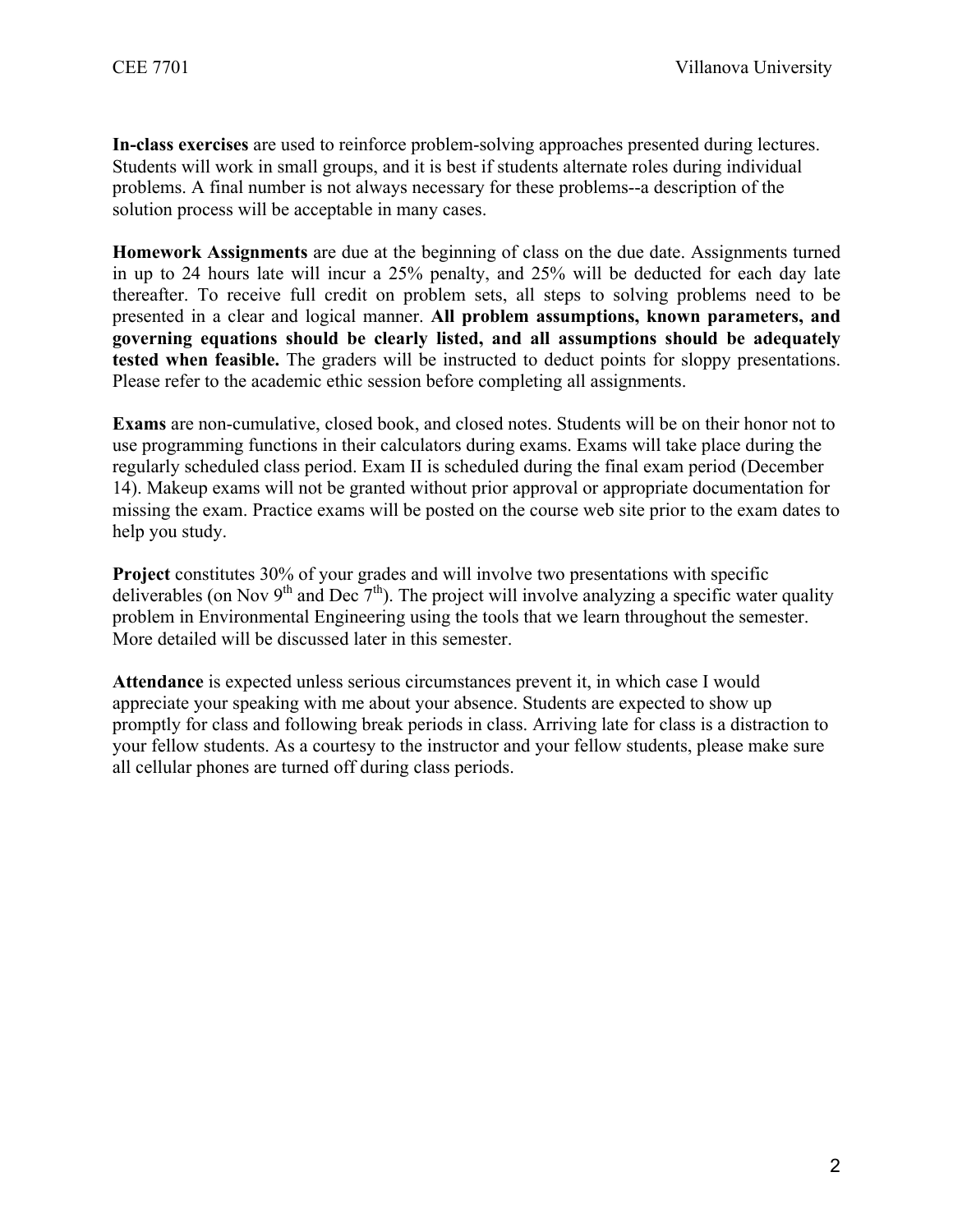#### Villanova Mission Statement

"Villanova University is a Catholic Augustinian community of higher education, committed to excellence and distinction in the discovery, dissemination and application of knowledge. Inspired by the life and teaching of Jesus Christ, the University is grounded in the wisdom of the Catholic intellectual tradition and advances a deeper understanding of the relationship between faith and reason. Villanova emphasizes and celebrates the liberal arts and sciences as foundational to all academic programs. The University community welcomes and respects members of all faiths who seek to nurture a concern for the common good and who share an enthusiasm for the challenge of responsible and productive citizenship in order to build a just and peaceful world."

#### Academic Ethics

The strength of the university depends on academic and personal integrity. In this course, you MUST be honest and truthful. Ethical violations include cheating on exams, plagiarism, reuse of assignments, improper use of the Internet and electronic devices, unauthorized collaboration, alteration of graded assignments, forgery and falsification, lying, facilitating academic dishonesty, and unfair competition.

Report any violations you witness to the instructor. For the first offense, a student who violates the Code of Villanova University will receive 0 points for the assignment. The violation will be reported by the instructor to the Dean's office and recorded in the student's file. In addition, the student will be expected to complete an education program. For the second offense, the student will be dismissed from the University and the reason noted on the student's official transcript. You may consult the Code of Academic Integrity of Villanova University using the link below, https://www1.villanova.edu/villanova/vpaa/studentservices/policies/integrity/code.html

#### Academic Accommodation

If you have a diagnosed disability and plan to utilize academic accommodation, please contact Gregory Hannah, advisor to students with disabilities  $\omega$  610-519-3209 or visit the office on the second floor of the Connelly Center as soon as possible. The Office of Disability Services collaborates with students, faculty, staff, and community members to create diverse learning environments that are usable, equitable, inclusive and sustainable. The ODS provides Villanova University students with physical disabilities the necessary support to successfully complete their education and participate in activities available to all students.